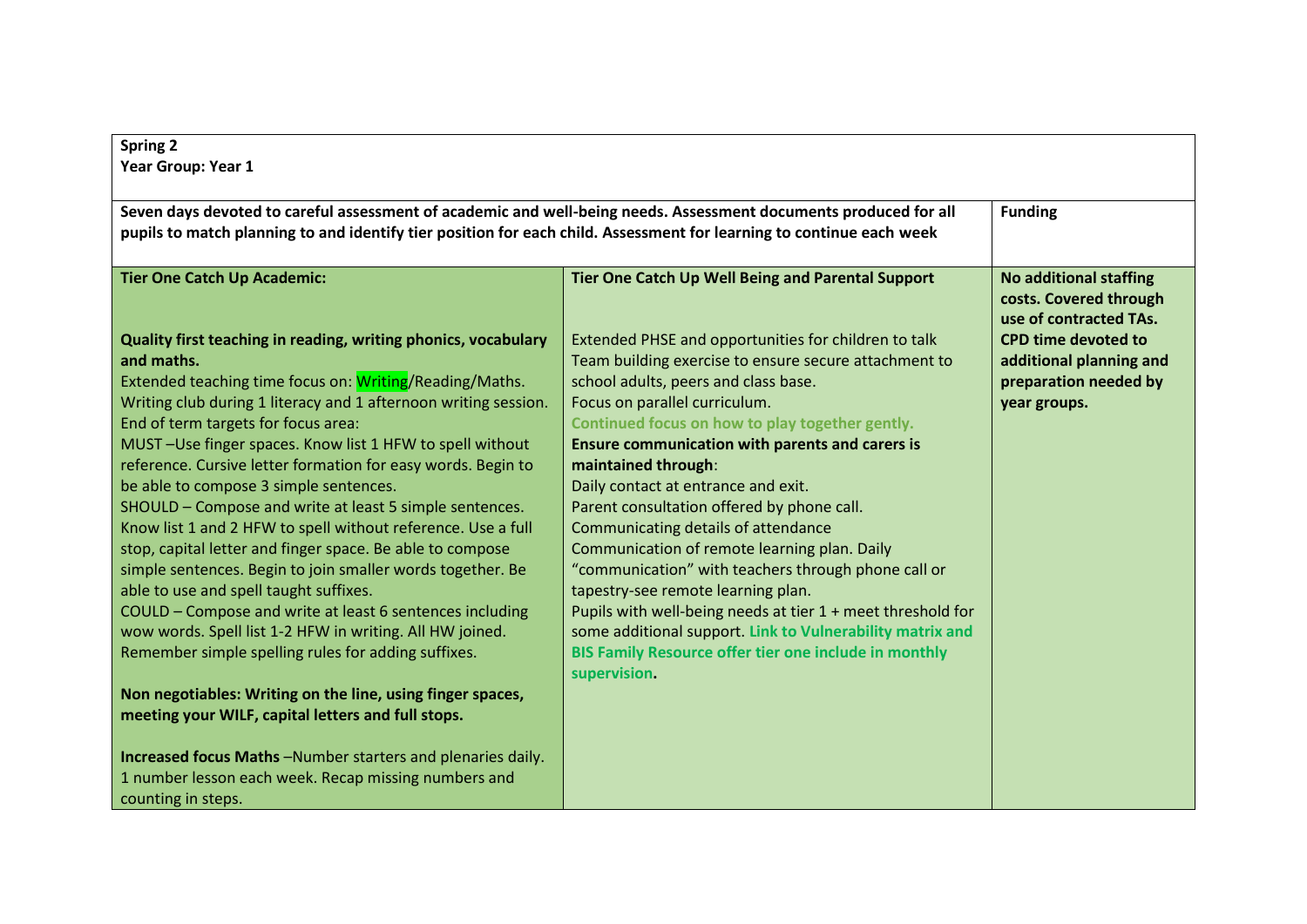| Increased focus Reading: Monitor and engage with home<br>reading. Focus on written comprehension during guided<br>reading lessons.<br><b>Increased focus phonics:</b> More writing during phonics time<br>and using THRASS to carefully sound and spell.<br>Vocab provision: Maintain focus on introducing new<br>vocabulary selected each term.<br>Increased teaching time for writing gained by only having two<br>project sessions a week and not having a reading afternoon as<br>we usually would in year one. |                                                                                                           |                                                        |  |
|---------------------------------------------------------------------------------------------------------------------------------------------------------------------------------------------------------------------------------------------------------------------------------------------------------------------------------------------------------------------------------------------------------------------------------------------------------------------------------------------------------------------|-----------------------------------------------------------------------------------------------------------|--------------------------------------------------------|--|
|                                                                                                                                                                                                                                                                                                                                                                                                                                                                                                                     |                                                                                                           |                                                        |  |
| Spring 2:<br><b>Year Group: Year 1</b>                                                                                                                                                                                                                                                                                                                                                                                                                                                                              |                                                                                                           |                                                        |  |
| Seven days devoted to careful assessment of academic and well-being needs. Assessment documents produced for<br>all pupils to match planning to and identify tier position for each child. Assessment for learning to continue each<br>week.                                                                                                                                                                                                                                                                        |                                                                                                           | <b>Funding</b>                                         |  |
| <b>Tier Two Catch up Academic:</b>                                                                                                                                                                                                                                                                                                                                                                                                                                                                                  | <b>Tier Two Catch up: Well being</b>                                                                      | Through catch up and PP                                |  |
| Short term focussed tuition where children have fallen behind                                                                                                                                                                                                                                                                                                                                                                                                                                                       | Social and emotional support through small group                                                          | <b>Additional TA hours x 4 hours</b>                   |  |
| but have the capacity to catch up.                                                                                                                                                                                                                                                                                                                                                                                                                                                                                  | intervention where necessary e.g T days                                                                   | per week                                               |  |
| <b>Achieved through:</b>                                                                                                                                                                                                                                                                                                                                                                                                                                                                                            | Low level Family Resource help with pupil attendance,                                                     | @£2,000 per year group                                 |  |
| TA taking class for session and the teacher focusing on group                                                                                                                                                                                                                                                                                                                                                                                                                                                       | support and guidance for parents e.g sleep routines,                                                      | <b>Achieved through two</b>                            |  |
| task.                                                                                                                                                                                                                                                                                                                                                                                                                                                                                                               | small behavioural issues or anxiety. Link to                                                              | afternoons per week. Teacher                           |  |
| Focus of intervention groups term1:                                                                                                                                                                                                                                                                                                                                                                                                                                                                                 | <b>Vulnerability matrix and BIS Family Resource offer</b>                                                 | to support large group for                             |  |
| Writing: Barriers to handwriting including HF words. Spelling                                                                                                                                                                                                                                                                                                                                                                                                                                                       | tier two or three according to need include in                                                            | catch up. Rest of class to be                          |  |
| CVC with diagraphs and CCVC and being able to spell them                                                                                                                                                                                                                                                                                                                                                                                                                                                            | monthly supervision.                                                                                      | taken by Hannah Jones                                  |  |
| within a sentence.                                                                                                                                                                                                                                                                                                                                                                                                                                                                                                  | <b>Ensure extended communication with parents and</b>                                                     | Total cost £4,000                                      |  |
| Phonics: Target group within phonic lessons.                                                                                                                                                                                                                                                                                                                                                                                                                                                                        | carers is maintained through:                                                                             |                                                        |  |
| Maths: One more and one less, counting to 100, addition and<br>subtraction within 50, using a number line. Pre-learning rather                                                                                                                                                                                                                                                                                                                                                                                      | Information sheet shared with parents illustrating<br>aspects of attainment where child has fallen behind | <b>Total amount of KS1 catch up</b><br>funding @£9,300 |  |
| than overlearning to boost confidence in maths.                                                                                                                                                                                                                                                                                                                                                                                                                                                                     | and requires additional support to regain prior level.                                                    | <b>Total additional TA funded</b>                      |  |
|                                                                                                                                                                                                                                                                                                                                                                                                                                                                                                                     | More details of support required from home.                                                               | support=£9,400.                                        |  |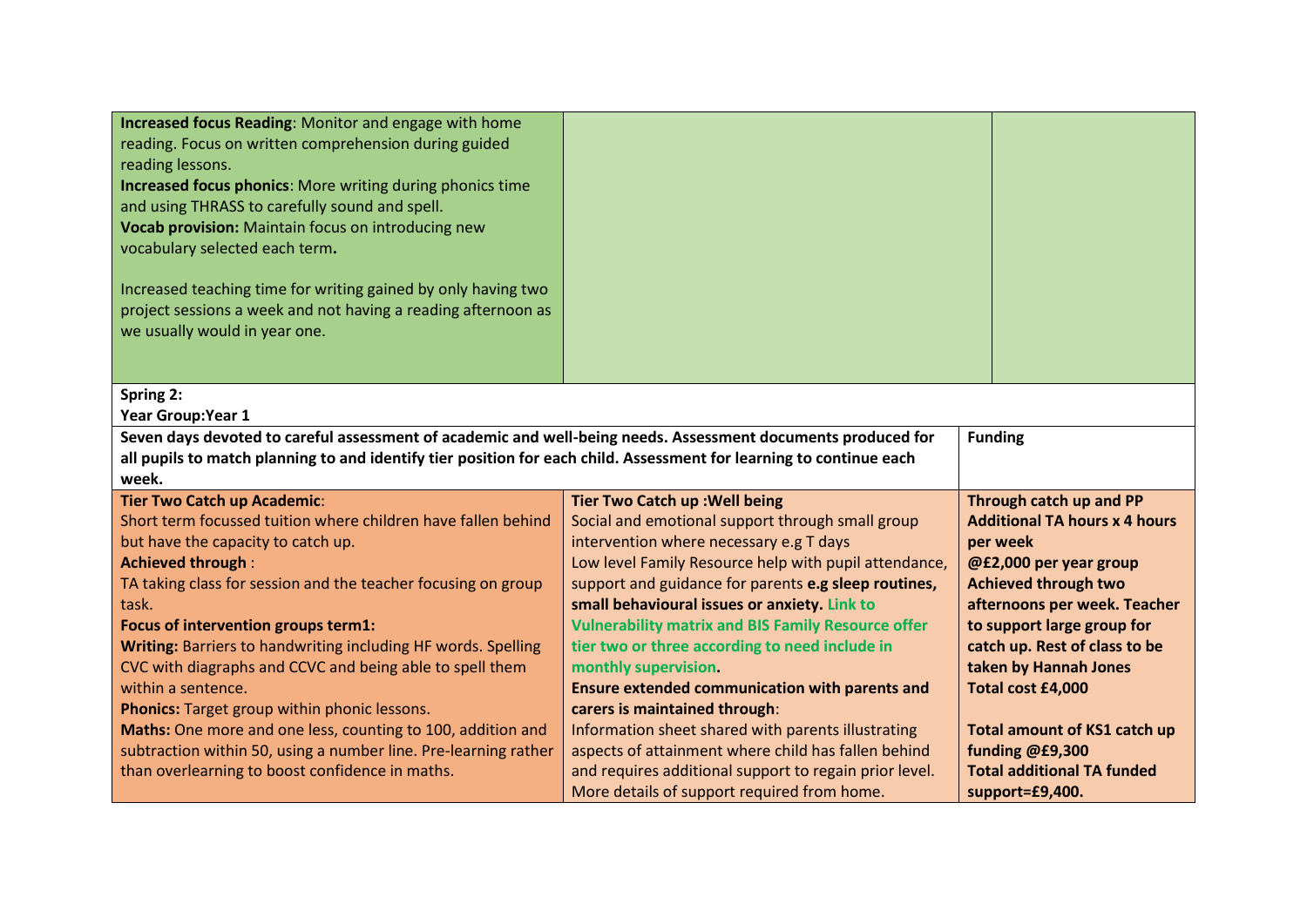| Reading: Target readers, extra guided reading group 2x<br>weekly.                                                                                                                                                                                                                  | Communicating details of attendance and accelerating<br>procedures for securing good levels of attendance. | PP funding for hardware for |
|------------------------------------------------------------------------------------------------------------------------------------------------------------------------------------------------------------------------------------------------------------------------------------|------------------------------------------------------------------------------------------------------------|-----------------------------|
| One to one focus individual intervention for quick wins e.g<br>handwriting and spelling HFW achieved via TA or student<br>support.<br>Support provided to access remote learning through help to<br>access tapestry, possible loan of tablet for lockdown or<br>isolating periods/ | Family resource support offer                                                                              | remote learning:            |

| Spring 2:<br>Year Group: Year 1                                                                                                                                                            |                |
|--------------------------------------------------------------------------------------------------------------------------------------------------------------------------------------------|----------------|
| Seven days devoted to careful assessment of academic and well-being needs. Assessment documents produced for all<br>pupils to match planning to and identify tier position for each child. | <b>Funding</b> |